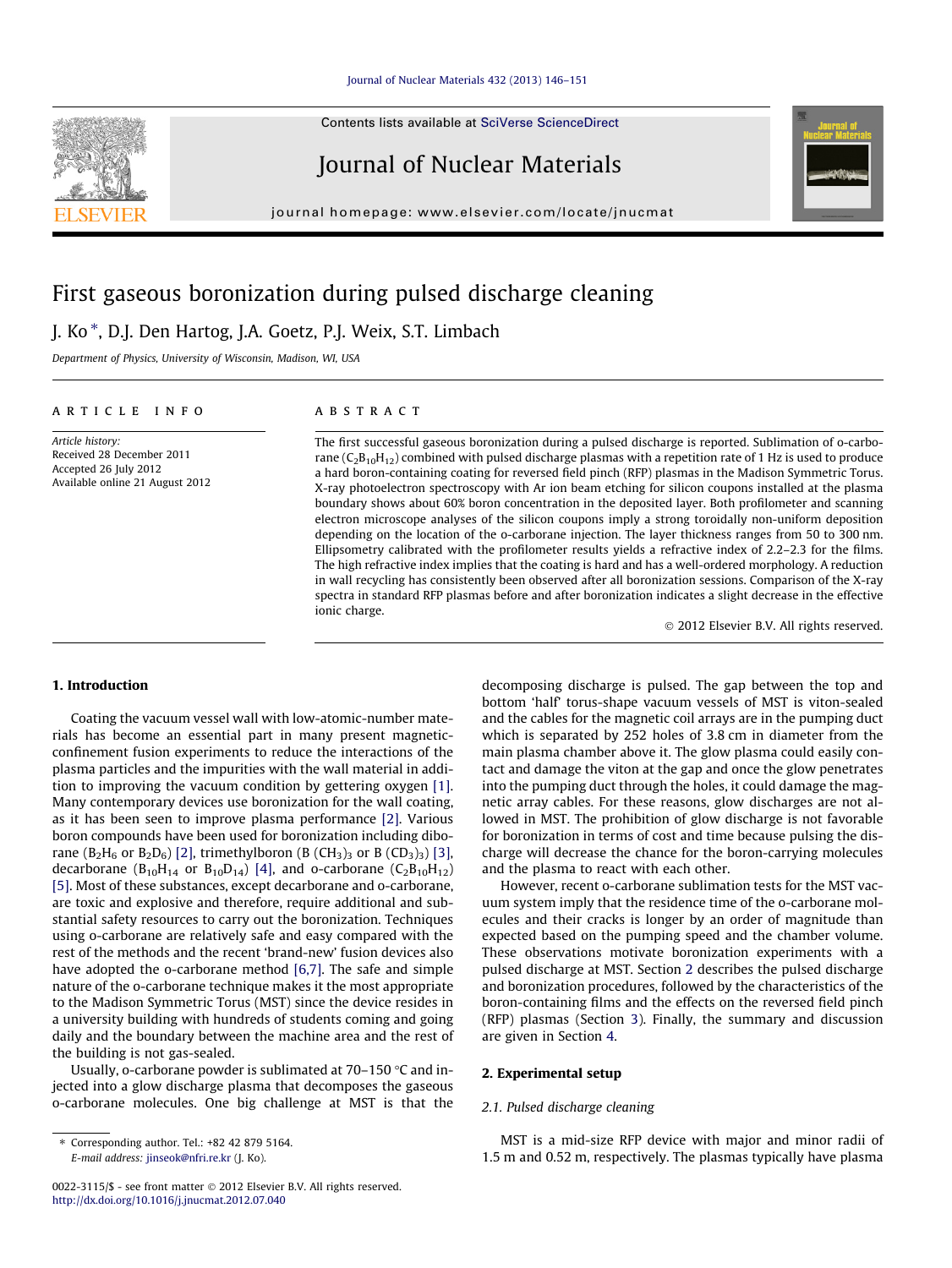current  $(I_P) \le 600$  kA, magnetic field  $(B) \le 0.7$  T, electron density  $(n_e)\,{\leqslant}\,2\times10^{19}\,\mathrm{m}^{-3},$  electron and ion temperatures ( $T_e$  and  $T_i$ )  $\leq$  2 keV, and a pulse length of 60 ms. The vertical equilibrium field is provided by the image currents inside the 50 mm thick, high-conductivity aluminum (6061-T6) vacuum vessel wall. The MST vacuum vessel has no liner and therefore, aluminum is the main plasma facing component with a small portion (about 10%) of the wall covered with graphite and ceramic limiters. During RFP experimental sessions, three turbo pumps and two cryopumps are in operation. Each turbo pump has a pumping speed of 1000 l/s. One cryopumps out nitrogen, water, hydrogen and helium with the speeds of 1000, 4000, 1000, and 1000 l/s, respectively, while the other only works for nitrogen and water with the speeds of 1000 and 4000 l/s, respectively. These maintain the MST vessel baseline pressure down to about  $5 \times 10^{-7}$  Torr.

MST routinely conditions its walls every night with a helium pulsed discharge cleaning (PDC) – a variation of Taylor discharge cleaning  $[8]$  – with a typical repetition rate of 0.2 Hz  $(2-3 \text{ ms dis-}$ charge every 5 s). A separate power supply is used for PDC and it has been modified for boronization purposes to increase the repetition rate. This is done by reducing the number of capacitors that energize the toroidal and poloidal field coils and by reducing the capacitor charging time. Thus far, 1 Hz has been achieved with this modification. The discharge parameters including the plasma current, density, etc. change accordingly. Fig. 1 compares  $I<sub>P</sub>$ ,  $T<sub>e</sub>$  measured by a Langmuir probe,  $n_e$  measured by a far-infrared interferometer, and neutral pressure measured by a fast ion gauge between the 'normal' 0.2 Hz (for the routine overnight wall conditioning) and 'fast' 1 Hz (for the boronization) PDCs. During PDC sessions, the cryopump that removes hydrogen, helium, nitrogen and water is isolated from the vacuum chamber, so that the working gas (helium) is effectively being pumped by the turbo pumps only. It is noted that even the reduced  $I_P$  ( $\approx$ 10 kA) with the fast PDC is still much larger than those from typical glow discharges that are used for the o-carborane boronization in other devices  $(\leq 2 A)$  [\[5,9\]](#page-5-0).

## 2.2. Boronization

In previous efforts to boronize the vacuum vessel at MST, a solid B4C rod inserted into the vessel at one toroidal location was used. The rod was eroded by the interaction with the plasma particles to form an a-B/C:H film on the surface during standard RFP discharges [\[10\]](#page-5-0) or a normal PDC session [\[11\].](#page-5-0) Although there was a reduction of the low-charge-state impurity radiation, this approach had



Fig. 1. Comparison of plasma current  $(I_P)$ , electron temperature  $(T_e)$ , electron density  $(n_e)$ , and neutral pressure (from the top to the bottom) between the normal (0.2 Hz, solid) and fast (1 Hz, dashed) PDCs.  $I_P$  and  $n_e$  from the fast PDC (1100514125) have been multiplied by 10 for easy comparison.

difficulty controlling the amount and having uniformity in the coating and was simply too cumbersome to operate routinely.

To date, the gaseous approach has been attempted using o-carborane sublimation and deposition assisted by 1 Hz helium pulsed discharges. An o-carborane 'oven' consists of a container typically loaded with 7 g of o-carborane powder, an elbow-shape nipple, a gas shut-off valve, and a gate valve to the MST main chamber. The oven is connected to the outside of the vacuum vessel in a radial direction near the midplane. The total transmission of o-carborane is less than 20 cm long. The oven is pre-pumped down to a few mTorr through a pumping system which is separate from the main MST pumping system before the gate valve is opened to the MST main chamber (5  $\times$  10<sup>-7</sup>). Fig. 2 shows a picture of the oven attached to the MST chamber, showing the components described above. Multiple heating ropes are applied to all the oven components, including the gate valve, to avoid o-carborane condensation. Some parts of the oven had experienced condensation in earlier attempts when the heating was not provided thoroughly to the system. The most recent heating configuration controls the temperature at five different locations to guarantee spatial uniformity in temperature and to avoid overshoot during the temperature ramp-up phase at the beginning of the heating. To minimize the heat loss to the atmosphere, the oven is wrapped with fiberglass insulating ropes. With these heating and control systems, the temperature can be maintained to be 80–85  $\degree$ C over the entire injection system for more than three hours. The entire MST vacuum vessel does not have to be heated with the same temperature as the o-carborane oven. The MST vessel is usually maintained at room temperature. Inspections done during maintenance vents (done usually several weeks after the boronization event) have verified no massive o-carborane condensation exists on the MST wall even near the injection port. The inspection also confirms there is no condensation in the pumping system that may cause clogging of the pumping lines.

Two silicon coupons (1.5  $\times$  1.5 cm<sup>2</sup>) are used to enable study of the characteristics of the coating. The coupons are installed at the end of insertable probes that are positioned flush with the MST inner wall. A residual gas analyzer (RGA) is used to monitor the partial pressures of the sublimated o-carborane and other gaseous molecules such as hydrogen, oxygen, and water. [Fig. 3](#page-2-0) lays out the locations of the Si coupons along with those of the pumps described in Section [2.1,](#page-0-0) the RGA, and the two o-carborane ovens (used separately) for the boronization experiments.

A typical boronization experiment includes two RFP plasma sessions before and after the boronization to estimate the boronization effects. This experiment is outlined here. The pre-boronization plasma session consists of 40–50 standard RFP plasmas discharges. In these discharges we use the far-infrared interferometer to



Fig. 2. A picture of the oven attached to the MST main chamber. The picture was taken before the heating and insulating ropes were applied.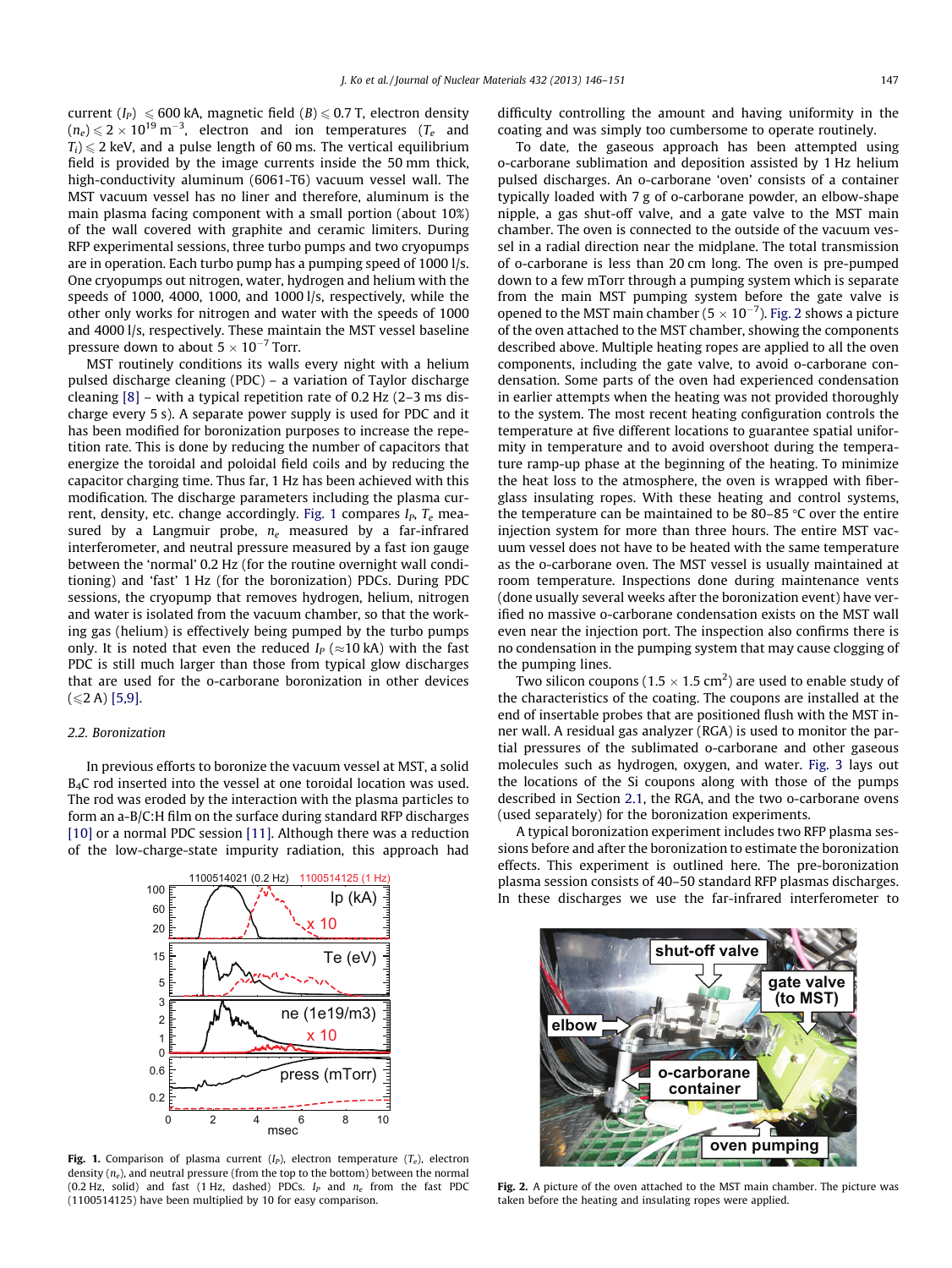<span id="page-2-0"></span>

Fig. 3. Top view of the MST chamber showing the layouts of the Si coupons (A and B), RGA, two cryopumps (C1 and C2), three turbo pumps, and two o-carborane ovens (used in separate experiments). The cryopump 2 (C2) is usually turned off during the PDC. "T" at the end of the coordinate angles stands for the toroidal location. The pumps and RGA are attached to the bottom of the torus, the coupons to the top, and the ovens at the midplane.

measure the density, the X-ray spectrometer to measure the relative change in the effective ionic charge  $(Z_{\text{eff}})$ , and impurity monochromator arrays (IMA) to measure low-charge-state-impurity line radiations such as BIV, CV, OIV and NIV. Then, the boronization PDC is performed with the coupons inserted. It takes about 3 h for all of the o-carborane powder  $({\sim}7 \text{ g})$  in the oven to be sublimated away. The mass 70 (from one of the o-carborane cracks) is observed during the boronization with the RGA. The oven is open to the chamber without the plasma first. Several minutes after the oven heating is applied, the mass 70 signal increases gradually. When the gradient of the increase is reduced near the equilibration point between the supply of the o-carborane and the amount leaving the chamber, the PDC is turned on. As soon as the PDC is turned on, the o-carborane signal rapidly drops, but after a while, the o-carborane level reaches another equilibration (about 10–20% the background level) and maintains it over the course of the PDC session – this time a balance among the supply, the decomposition by the plasma, and pumping out. The entire consumption of the o-carborane is assured by temporarily turning off the PDC to see if the o-carborane signal in the RGA increases without the discharge. If it does, the PDC resumes and this checking procedure is repeated until the o-carborane signal shows no change. The boronization PDC session is followed by the normal (0.2 Hz) overnight PDC to remove excessive hydrogen that is from the o-carborane molecules. Finally, another RFP plasma session is done with the same number of shots and the same diagnostics. The coupons are taken out from MST before this last RFP session and delivered to a local materials science center for a variety of materials analyses such as X-ray photoelectron spectroscopy (XPS), ellipsometry, profilometry, and scanning electron microscopy (SEM). The following section discusses the deposition characteristics gleaned from these materials analyses and the plasma performance from the diagnostics for the plasmas before and after the boronization.

## 3. Results

## 3.1. Sample analysis

Two small vacuum-compatible carbon masks are applied to two corners of the Si coupon before it is inserted into the MST vessel so that a sharp step on the surface is available for the profilometer measurement. The coupons after the boronization test are transferred to a vacuum cavity which maintains the coupons in low vacuum ( $\leq 10$  mTorr) before they are taken out for the materials tests. The first test is the ellipsometer from which one can get a set of combinations of the thickness and refractive index of the film depending on the initial values the user inputs. This is followed by the profilometer test where it is necessary to coat the coupon surface with a conducting material (usually, gold) since the Si coupon and the boron–carbon deposition on it are not conducting enough for the light from the profilometer to polarize the surface effectively. The 20 nm gold sputtering turns out to produce reasonable profilometer measurements. Finally, the depth profile of the coupon is measured with XPS and  $Ar<sup>+</sup>$  beam etching. The etching rate is estimated to be 1 nm/min for the B/C film based on the profilometer measurement. Alternatively, the SEM can be performed before the XPS measurement.

[Fig. 4](#page-3-0) shows the depth profiles of the films obtained from two boronization experiments which have different o-carborane injection locations. A1 and B1 denote the Si coupons A and B with injector 1 and A2 and B2 with injector 2 (See Fig. 3 for their locations). It is noted that all the coupons have 60–70% of boron concentration and the ratio of boron and carbon is about 3:1 which is close to their initial composition of the source (5:1). Oxygen is also constantly embedded inside the B/C film, implying that oxygen gettering is taking place during the formation of the film. The oxygen level drops near the boundary of the film and the Si substrate. Note, however, that the constant level of oxygen (15–20%) throughout the B/C film also implies that there might be a constant source of oxygen or water vapor. Recent calculations estimate the permeation rates through the flat Viton gaskets (for the vacuum vessel sealing) and the TPX windows (for the far-infrared polarimeter/interferometer (FIR) system) can be up to  $3 \times 10^{-4}$  Torr l/s for oxygen and water vapor. The solutions to these leaks such as replacement of windows and differentially-pumped gaskets are under consideration. The sputtered gold (Au4f) is quickly removed at the early stage of the beam etching, thus estimating an etching rate of 3–4 nm/min, and does not affect the depth profiling of the film at all. It is also noted that according to the XPS depth profiles, there is no aluminum line observed throughout the film formation which is somewhat different from what is expected since aluminum is the majority plasma-facing material at MST. In this sense, this is also the first demonstration that there is no strong plasma-wall interaction during the PDC. The thickness of the coating significantly depends on the location of the o-carborane injection. While the coupon farthest away from the injector (A1 in [Fig. 4\)](#page-3-0) has only 50 nm coating, the coupons near the injector (A2 and B2 in [Fig. 4](#page-3-0)) have about 300 nm. From these measurements, one can roughly estimate the expected deposition profile along the toroidal direction, which is shown in [Fig. 5](#page-3-0) where a parabolic fit is done for the film thickness and the distance between the o-carborane source and the coupon in the toroidal direction. This scaling can provide a guideline on how many injectors are needed to achieve uniformity in the deposition. For example, three injectors evenly distributed in the toroidal direction should suffice in order to obtain about 600–750 nm uniform coating.

Other analyses complement and confirm the XPS measurements. Once the thickness measurements from the XPS and profilometer confirm each other, the ellipsometer measurements are revisited and the right combination of initial thickness and refractive index can be chosen. [Table 1](#page-3-0) summarizes the thicknesses measured by these three instruments for the coupons whose XPS data are shown in [Fig. 4.](#page-3-0) As shown in this summary, the measured thicknesses are in a good agreement among the instruments. [Table 1](#page-3-0) also contains the refractive index of the coating that is inferred by the ellipsometer. This high refractive index implies that the coating is hard and has a well-ordered morphology [\[7\].](#page-5-0)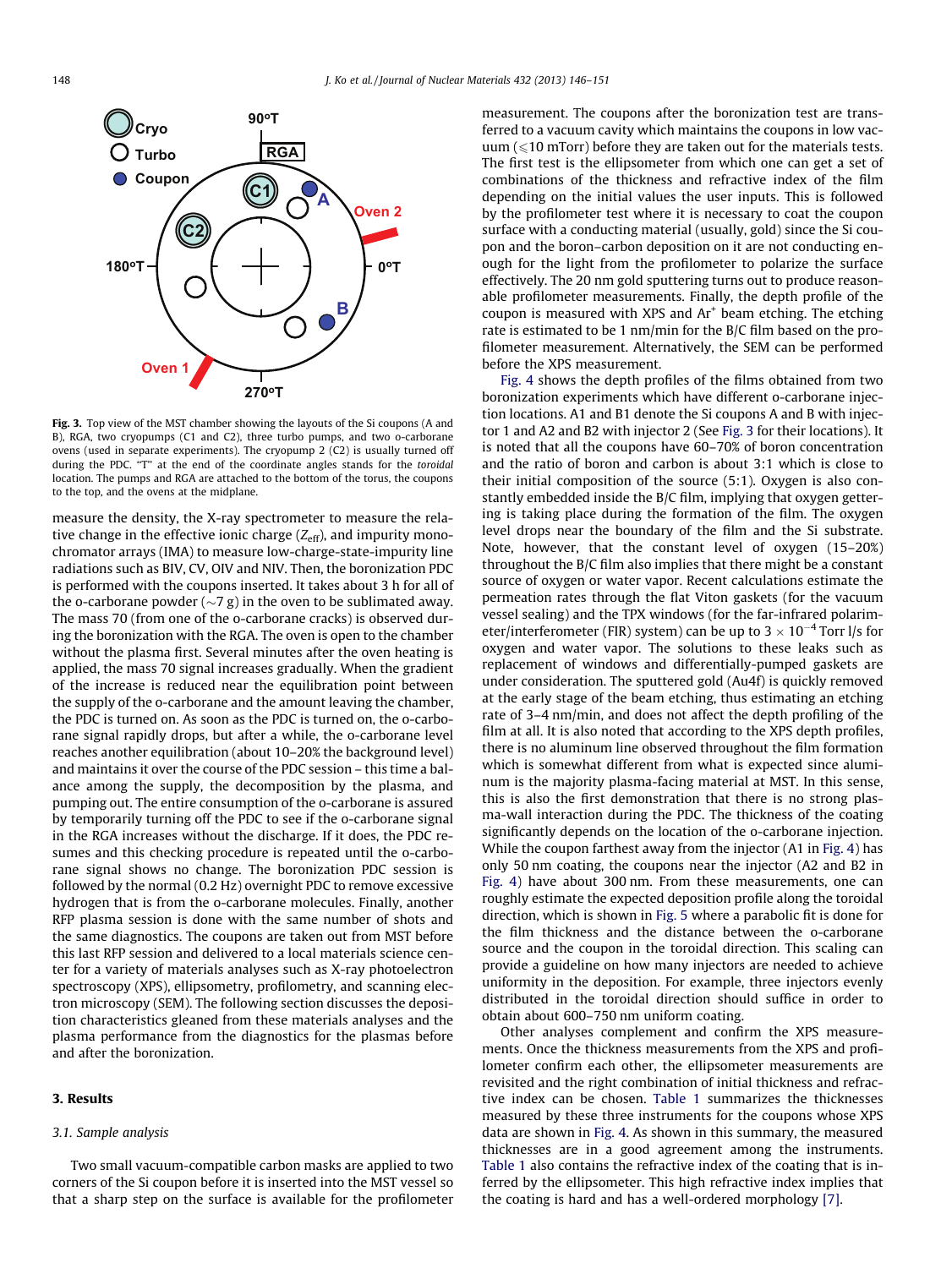<span id="page-3-0"></span>

Fig. 4. XPS depth profiles with Ar<sup>+</sup> beam etching for the Si coupons from two different boronization experiments using the o-carborane injectors 1 and 2, respectively. For example, A1 indicates the coupon A with injector 1 (see [Fig. 3](#page-2-0) for the locations). One minute etching corresponds to 1 nm in depth. Shaded regions roughly indicate the thickness of the bulk B/C films.



Fig. 5. Experimental scaling of the film thickness in the toroidal direction from the measurements shown in Fig. 4. Normalized distance is the distance between the coupon and the o-carborane source divided by the toroidal half circumference of MST. In this parabolic fit (the goodness of the fit  $\chi^2$  = 1.3), it is assumed that the other toroidal half circumference has the same deposition pattern. The dashed line indicates the deposition profile expected with three evenly distributed ovens.

#### Table 1

Comparison of thicknesses measured by three instruments for the boronization coupons. Ellipsometer data also include the refractive index of the coating (in the parentheses).

|        |                                                                                          | Oven (o-carborane)                            |                                        |
|--------|------------------------------------------------------------------------------------------|-----------------------------------------------|----------------------------------------|
| Coupon | Instrument                                                                               | 1(7.2 g)                                      | 2(6.0 g)                               |
| А<br>B | <b>XPS</b><br>Profilometer<br>Ellipsometer<br><b>XPS</b><br>Profilometer<br>Ellipsometer | 50<br>67<br>65(2.3)<br>150<br>163<br>155(2.2) | 310<br>313<br>N/A<br>270<br>290<br>N/A |

It is noted that the coating is much thicker than expected based on the duty cycle of the PDC  $(2 \text{ ms}/1 \text{ s} = 0.2\%)$  assuming the deposition only takes place during discharges. Then, this low duty cycle would have only 0.2% out of the initial o-carborane loading participate in the film formation. This corresponds to about 0.7 nm homogeneous coating for the MST inner wall (30.8 m<sup>2</sup>) with 7 g of initial loading. However, the coating thickness we obtain is 50–300 nm and this is equivalent to using about 40% of the initial loading on average. It is speculated that this high 'fuel' efficiency against the low duty cycle of the PDC is due to the longer residence time of the o-carborane molecules and their cracks in the MST chamber. In o-carborane-into-vaccum tests where the o-carborane is injected into the vacuum vessel without plasmas and pumped out by the MST main pumping system, it is observed that after the oven valve is shut off, the partial pressure of the o-carborane decays with a characteristic time much slower than that calculated by the MST vessel volume  $(8 \text{ m}^3)$  and manufacturer-specified pumping speeds which should be in the order of several seconds. The exponential fit for the decay is expressed by two characteristic time constants: the shorter time constant  $(\sim 3 \text{ min})$  which represents the 'real' residence time determined by the vessel volume and the real pumping speed and the longer time constant (7–8 min) which may represent slow outgassing of the condensed (and sticky) o-carborane from the rough aluminum wall.

## 3.2. Plasma performance

The RFP plasmas taken before and after the boronization are compared with each other in terms of impurity reduction and density control. Standard RFP discharges are subject to the global  $m = 1$ tearing instability, where  $m$  is the poloidal magnetic mode number, due to the intrinsically low safety factor across the plasma. This causes magnetic reconnection and relaxation of the current density profile. However, the profile experiences a critical gradient due to current profile peaking which again results in the tearing instability. Standard RFP discharges are sustained by the competition between these two processes [\[12\].](#page-5-0) This competition manifests itself in the form of quasi periodic sawtooth-like oscillation in a variety of global (and local) quantities such as toroidal flux. By ensembling many of these oscillation events and taking the average of the plasma quantities (measured by the stationary diagnostics) over the ensemble, one can effectively obtain flux-surface-averaged values for those quantities. The averaged values are centered at the sawtooth 'crash' time when the current density profile reaches its critical gradient and when the current profile peaking is overwhelmed by the tearing mode.

Some noticeable reduction in impurity radiation is observed after the boronization from this 'sawtooth-ensemble' analysis. [Fig. 6](#page-4-0) compares a few of the impurity line radiation signals, including one from boron measured by IMA from the sawtooth-ensemble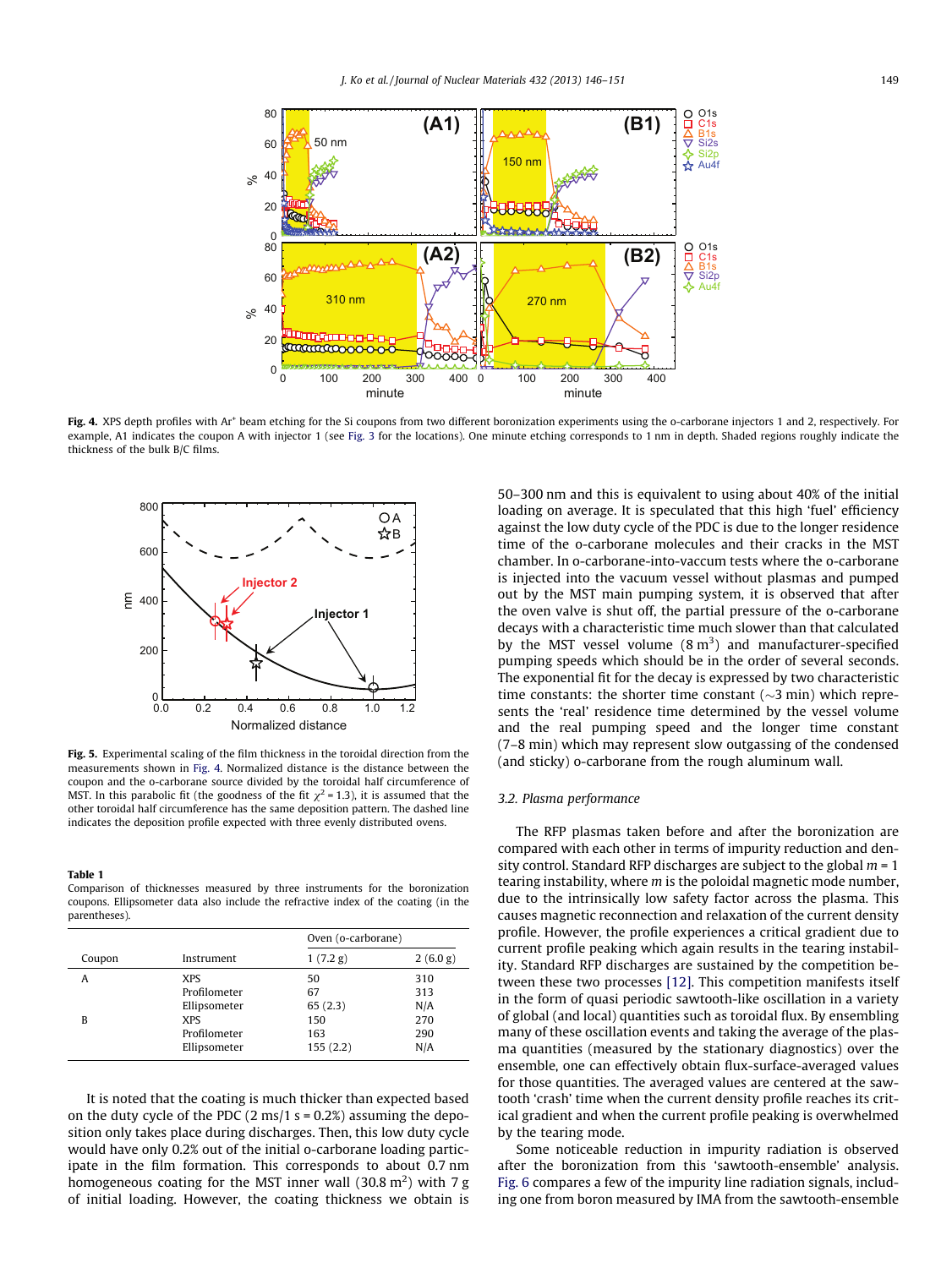<span id="page-4-0"></span>

Fig. 6. Ensemble-averaged impurity line radiation before (solid) and after (dotted) the boronization. Time equal to 0 corresponds to the sawtooth crash and the vertical unit is arbitrary. The wavelengths are 282.17 nm for BIV, 227.09 nm for CV, 338.55 nm for OIV, and 347.87 nm for NIV.



Fig. 7. Ensemble-averaged soft X-ray spectra from detector 2 (central viewing) at 0.5 ms before (a) and after (b) the sawtooth crash for the same plasma sets shown in Fig. 6. 46 spectra are averaged for the pre-boronization plasmas (circle) and 77 for the post-boronization plasmas (star).

analyses for the plasmas before (27 events) and after (51 events) the boronization. While the boron signal increases by a factor  $\leq$ 2, the rest of the impurities decrease by a similar factor after the boronization.

The IMA analysis is limited to low-charge-state impurity radiation which takes place mainly near the boundary of the plasma where the temperature is low. For example, there is no information on the high-charge-state of fully-stripped aluminum, one of the dominant impurities in MST. Also there can be other impurities with higher charge states at the core region of the plasma. One way to indirectly infer  $Z_{\text{eff}}$ , a more appropriate quantity that reflects the total amount of impurities, is to observe the X-ray spectra. With the assumption of the same temperature and density, the energy flux of the X-ray spectrum is proportional to  $Z_{\text{eff}}$  [\[13\]](#page-5-0). Fig. 7 shows the comparison of the ensemble-averaged soft X-ray spectra from the viewing chord that goes through the magnetic axis for the same discharge sets shown in Fig. 6. Although additional modeling is needed to quantify  $Z_{\text{eff}}$  with known plasma temperature and density, this result implies a relative decrease in  $Z_{\text{eff}}$  and therefore, overall decrease in the impurity content during the entire sawtooth cycle after the boronization.



Fig. 8. Flattop-integrated  $n_e$  as a function of total puffing for the discharges before (circle) and after (star) boronizations on June 24, 2011 (top) and July 8, 2011 (bottom).

The reduction in the fuel recycling has also been implied after the boronization (and also after a subsequent overnight regular PDC session to remove the excessive hydrogen). This is shown in Fig. 8 where  $n_e$  integrated over an  $I_p$  flattop ( $\sim$ 20 ms) during a shot as a function of the total fuel gas puffing for that shot is compared for the pre- and post-boronization plasmas. As shown in the Figure, after the boronization, more gas puffing is required to maintain the plasma density similar to that of the pre-boronization plasmas. This effect has been observed in many other devices with low-Z deposition on the wall such as boronization [\[5\]](#page-5-0) and often lithization [\[14\].](#page-5-0)

Besides the effects on the reduction in the impurity content and fuel recycling, the boronization appears to allow MST to make prompt recovery from (both intended and accidental) vacuum vents. After a vent, MST usually follows its vacuum conditioning protocol aiming at 'research-grade' RFP discharges which specifically mean clean, reproducible, full-length flattop 500 kA RFP plasmas with normal gas puffing throughout the shot. In each phase, guidelines are given for operation parameters such as capacitor bank settings and phase-specific target plasma conditions which have to be achieved in order to go into the next phases. Based on many tests and subsequent modifications, the protocol estimates that the whole conditioning typically takes several weeks to complete and indeed it had been so during the pre-boronization 'era' (until the end of 2010). Since its first gaseous boronization in 2010, the vent recovery has taken only a couple of days or less, which significantly saves plasma run days. It seems that the boron film with oxygen on the wall is suspected to prevent, or slow down, the formation of water during the exposure to atmosphere.

#### 4. Summary and discussion

50 to 300 nm a-B/C:H coating has been formed using the o-carborane sublimation under pulsed discharge cleaning for the first time and has been seen to improve performance of MST RFP plasmas. A strong toroidal non-uniformity has been observed depending on the location of the source, implying that multiple o-carborane injectors will enable MST to obtain about 600– 750 nm uniform coatings under the current PDC configuration (1 Hz,  $I_P$  = 10–15 kA) and with the current o-carborane loading (6–7 g per oven). The coating being much thicker than expected based on the PDC duty cycle is thought to be due to the long residence time of the o-carborane molecules, resulting in about 40% fuel utilization. Tests with further reduction in the number of the